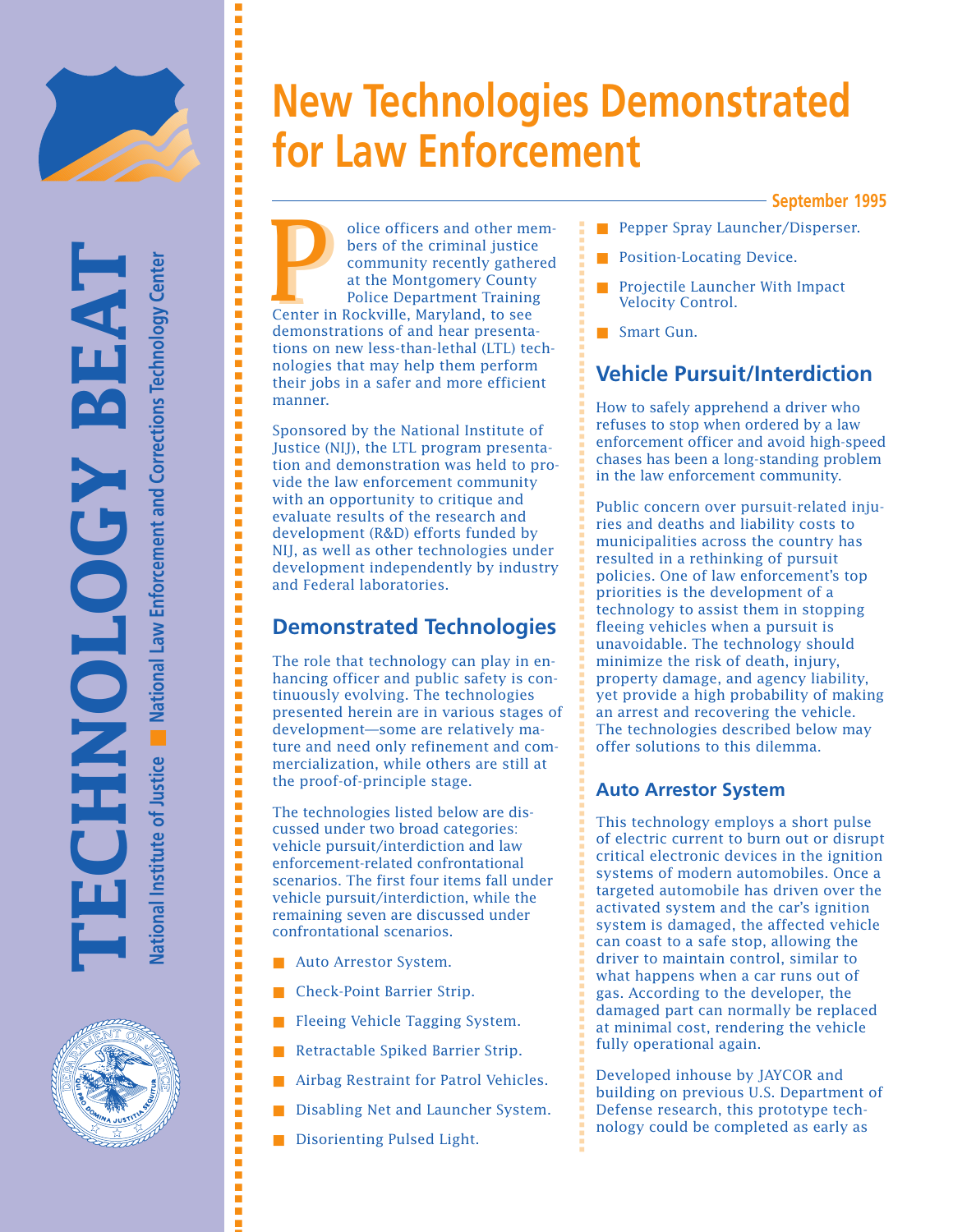fall 1995. For more information, contact Blair Stewart at JAYCOR, 25 North Cascade, Suite 300, Colorado Springs, CO 80903; 719–577–9700.

#### **Check-Point Barrier Strip**

This technology is a light-weight tire deflator that, when deployed and activated remotely prior to being driven over, will rapidly deflate the tires of vehicles, rendering an offender's vehicle incapable of high speed as it begins to accelerate away from a checkpoint. This technology would be particularly useful in rendering large trucks incapable of attaining high speeds in order to evade border patrol checkpoints. The deflator consists of an array of 1/2-inch hardened, hollow steel spikes and support blocks magnetically retained in a 6-foot deflator bar. When run over, the spikes separate from the bar and are retained in the tire, providing an unobstructed air passage for deflation. The deflators are lightweight, quickly deployable, reusable, and leave no roadway debris after use.

The Eagle Research Group, Inc., developed this tire deflator concept inhouse and has a patent pending on the design. Prototype units fabricated of aluminum and steel were demonstrated to the U.S. Customs Service and to the U.S. Immigration and Naturalization Service (INS). Subsequent to the demonstrations, Customs procured 20 deflator bars for testing and evaluation, and INS funded the development of a portable tire deflating system for use at border patrol checkpoints. For more information, contact Bert Soleau at Eagle Research Group, Inc., 1110 North Glebe Road, Suite 1090, Arlington, VA 22201– 4795; 703–243–9400.

#### **Fleeing Vehicle Tagging System**

Offering an intermediate option between no pursuit and pursuit, this proposed technology could be operated by a single law enforcement officer from a pursuit vehicle. The fleeing vehicle tagging system concept would consist of a launcher, a projectile that is less than lethal to

bystanders if it should miss its intended target; a radio-frequency transmitter tag embedded in the projectile; a polymer adhesive within the projectile to secure the tag to the fleeing vehicle; and a receiver-tracker.

The Idaho National Engineering Laboratory (INEL) has conducted a feasibility study of this technology, which is in the concept stage. A report was completed in April 1995. For more information, contact Glenn Shell at the Idaho National Engineering Laboratory, Lockheed Martin Idaho Technologies, P.O. Box 1625, Idaho Falls, ID 83415–2805; 208–526–4078.

#### **Retractable Spiked Barrier Strip**

■ ■ ■ ■ ■ ■ ■ ■ ■ ■ ■ ■ ■ ■ ■ ■ ■ ■ ■ ■ ■ ■ ■ ■ ■ ■ ■ ■ ■ ■ ■ ■ ■ ■ ■ ■ ■ ■ ■ ■ ■ ■ ■ ■ ■ ■ ■ ■ ■ ■ ■ ■ ■ ■ ■ ■ ■ ■ ■ ■ ■ ■ ■ ■ ■ ■ ■ ■ ■ ■ ■ ■ ■ ■ ■ ■ ■ ■ ■ ■ ■ ■ ■ ■ ■ ■ ■ ■ ■ ■ ■ ■ ■ ■ ■ ■ ■ ■ ■ ■ ■ ■ ■ ■ ■ ■ ■ ■ ■ ■ ■ ■ ■ ■ ■ ■ ■ ■ ■ ■ ■ ■ ■ ■ ■ ■ ■ ■ ■ ■

Unlike commercially available hollow spiked barrier strips, this prototype technology can be deployed on a roadway with the spikes retracted. Then, from a safe and strategic location, the officer can extend and retract the spikes to target specific fleeing vehicles. Also, this unobtrusive strip can be placed across the road far in advance of the fleeing vehicle, with passing vehicles incurring no damage. Once the fleeing vehicle approaches and the hollow spikes are extended, puncturing and becoming embedded in the tires, the escape of air is rapid but uniform, so that the vehicle can come to a controlled stop. The barrier strip, which is designed to be comparably priced with current hollow spiked nonretractable barrier strips, can be placed safely across several potential pathways of a fleeing vehicle.

The Idaho National Engineering Laboratory delivered its prototype of this technology, which was funded by NIJ through an interagency agreement, to NIJ in March 1995. Collaborating with NIJ's Office of Law Enforcement Technology Commercialization, the Laboratory has identified and is pursuing a potential industry partnership for commercialization of this technology. For more information, contact Larry W. Hops at the Idaho National Engineering Laboratory, Lockheed

Martin Idaho Technologies, P.O. Box 1625, Idaho Falls, ID 83415–3805; 208–526–6870.

# **Confrontational Scenarios**

Confrontations between law enforcement officers and criminal suspects or emotionally disturbed, but often dangerous, subjects are not infrequent occurrences, and in large jurisdictions, can be a daily event. In a confrontational situation, the level of technology available to the police officer can mean the difference between life and death. Developing new and improved technologies for minimizing the risks of death and injury that can occur when subjects are confronted has been an area of continuing interest as expressed by law enforcement.

Use of the following technologies may effect a safer and more rapid resolution to this type of situation.

#### **Airbag Restraint for Patrol Vehicles**

■ ■ ■ ■ ■ ■ ■ ■ ■ ■ ■ ■ ■ ■ ■ ■ ■ ■ ■ ■ ■ ■ ■ ■ ■ ■ ■ ■ ■ ■ ■ ■ ■ ■ ■ ■ ■ ■ ■ ■ ■ ■ ■ ■ ■ ■ ■ ■ ■ ■ ■ ■ ■ ■ ■ ■ ■ ■ ■ ■ ■ ■ ■ ■ ■ ■ ■ ■ ■ ■ ■ ■ ■ ■ ■ ■ ■ ■ ■ ■ ■ ■ ■ ■ ■ ■ ■ ■ ■ ■ ■ ■ ■ ■ ■ ■ ■ ■ ■ ■ ■ ■ ■ ■ ■ ■ ■ ■ ■ ■ ■ ■ ■ ■ ■ ■ ■ ■ ■ ■ ■ ■ ■ ■ ■ ■ ■ ■ ■ ■

This technology allows the officer to deploy a rear seat airbag restraint system from the front seat of the patrol vehicle, preventing individuals from continuing violent and distracting actions while being transported. Deployment is rapid, but not explosive, and exerts sufficient pressure to safely restrict the rear seat occupant(s). This allows the officer time to safely stop the vehicle and secure backup personnel if necessary before subduing the occupant(s). Operating the device from the front seat, the officer can inflate and deflate the bag as desired. The prototype, a modular design that permits easy removal for cleaning and replacement, is being designed for installation in existing vehicles.

The Idaho National Engineering Laboratory delivered its prototype of this technology, funded by NIJ through an interagency agreement, to NIJ in March 1995 for field evaluation. The airbag was submitted to the Naval Air Warfare Center in Pennsylvania for a health and safety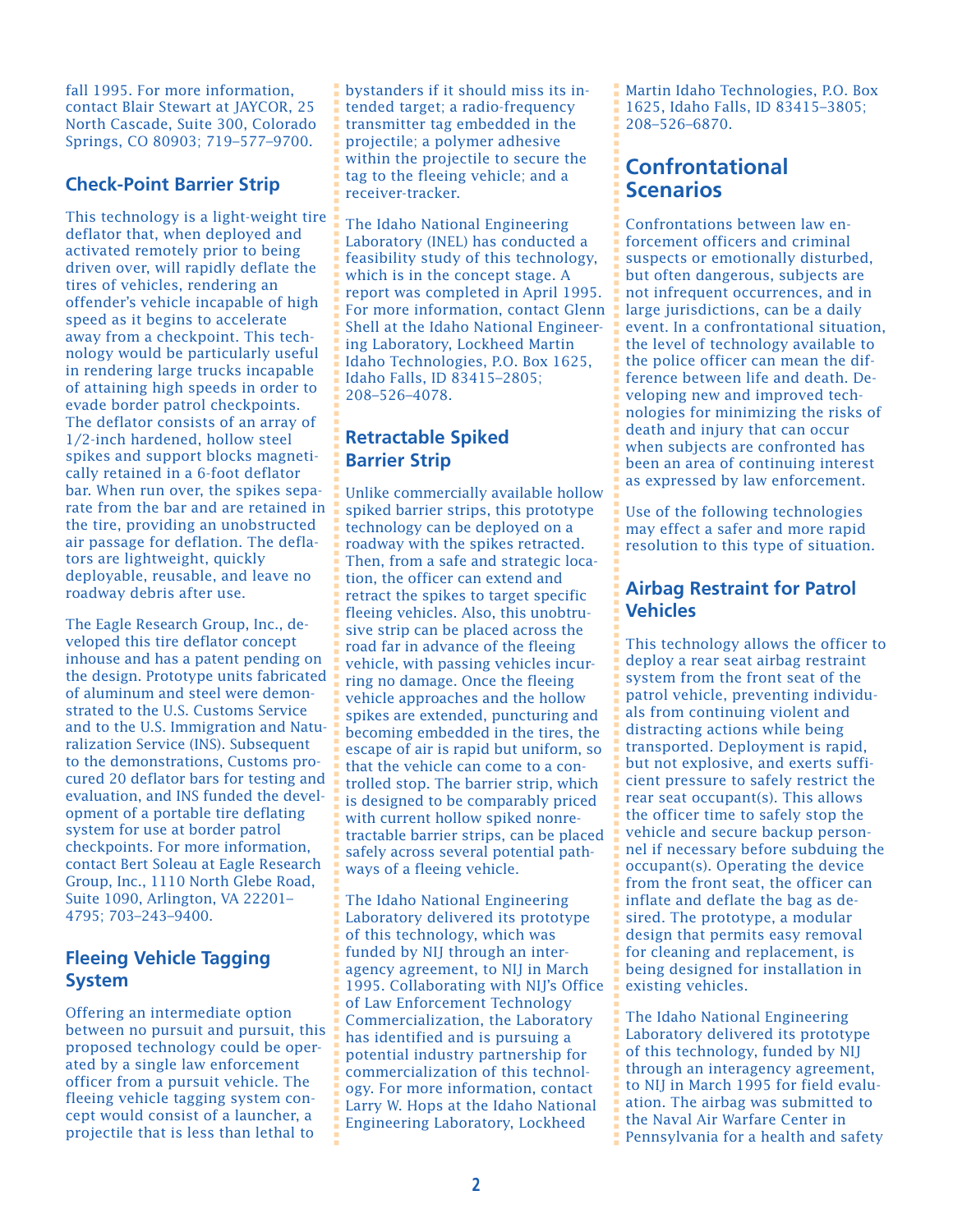

*Inflatable Air Bag*

risk assessment to evaluate such areas as the amount of pressure exerted on the body and potential suffocation factor. Preliminary reports suggest that the airbag poses minimal health and safety concerns. A final report of the full assessment will be sent to NIJ by end of summer 1995. If given a positive evaluation by the law enforcement community, multiple units will be fabricated and field tests will be undertaken. For technical information, contact Donna Marts at the Idaho National Engineering Laboratory, Lockheed Martin Idaho Technologies, P.O. Box 1625, Idaho Falls, ID 83415–3765; 208–526–9840. For commercialization information, contact Larry W. Hops at INEL at 208–526–6870.

#### **Disabling Net and Launcher System**

This technology is designed to produce a munition that fits conventional law enforcement weapons systems that expel a nonlethal ensnarement net for the capture of attacking or fleeing felons. Projectile-launched nets were originally conceived for the military, and the present program will explore the mechanics of reengineering that system for civilian law enforcement use. The program will address several issues, including the design of a Non-Lethal Net Deployment Mechanism, design of a complete munitions package to fit law enforcement *Launcher Net*

equipment, and the canvassing of law enforcement officials to determine conditions of use.

Currently in the conceptual stage, the program effort began during spring 1995. For more information, contact Arnis Mangolds at Foster-Miller, Inc., 350 Second Avenue, Waltham, MA 02154; 617–890–3200.

## **Disorienting Pulsed Light**

This technology, a deployable flashing bright light source, induces temporary impairment of



vision as well as disorientation effects on exposed target subjects, with no disabling or otherwise negative effects on law enforcement officers. The device employs a pulsed bright white light (strobe). Officers would wear special goggles, time-synchronized to the flashes, so that their vision is unimpaired.

A laboratory model of this equipment, which incorporates a modified commercial photographic strobe light and components from a welder's goggle, will allow assessment of issues such as the required field of view and extinction ratio for the goggles. If given a positive evaluation, a prototype device will be built for further testing and evaluation. Similar to current devices, the prototype will be wireless and the strobe unit ruggedized to permit throwing into a structure. For further information, contact Dr. Harold Levie at Lawrence Livermore National Laboratory, Mail Stop L– 366, P.O. Box 808, Livermore, CA 94551; 510–423–1503.

#### **Pepper Spray Launcher/ Disperser**

This technology offers an improved but affordable system for the delivery and dispersal of a chemical incapacitating agent into a barricaded structure, which reduces risk of overpenetration into adjoining areas. Particular features are the use of oleoresin capsicum (pepper spray) as the incapacitating agent rather than tear gas, a launcher that can deliver the agent in a projectile from a standoff position, and a projectile that can penetrate windows with minimal risk of injury to occupants and efficiently disperse the agent.

Delta Defense, Inc., with NIJ funds, has constructed a projectile that is capable of holding an off-the-shelf pressurized pepper spray canister and delivering the projectile through a barrier constructed in accordance with NIJ Standard– 0111.00: Barrier-Penetrating Tear Gas Munitions, and dispersing the material in an atomized spray. The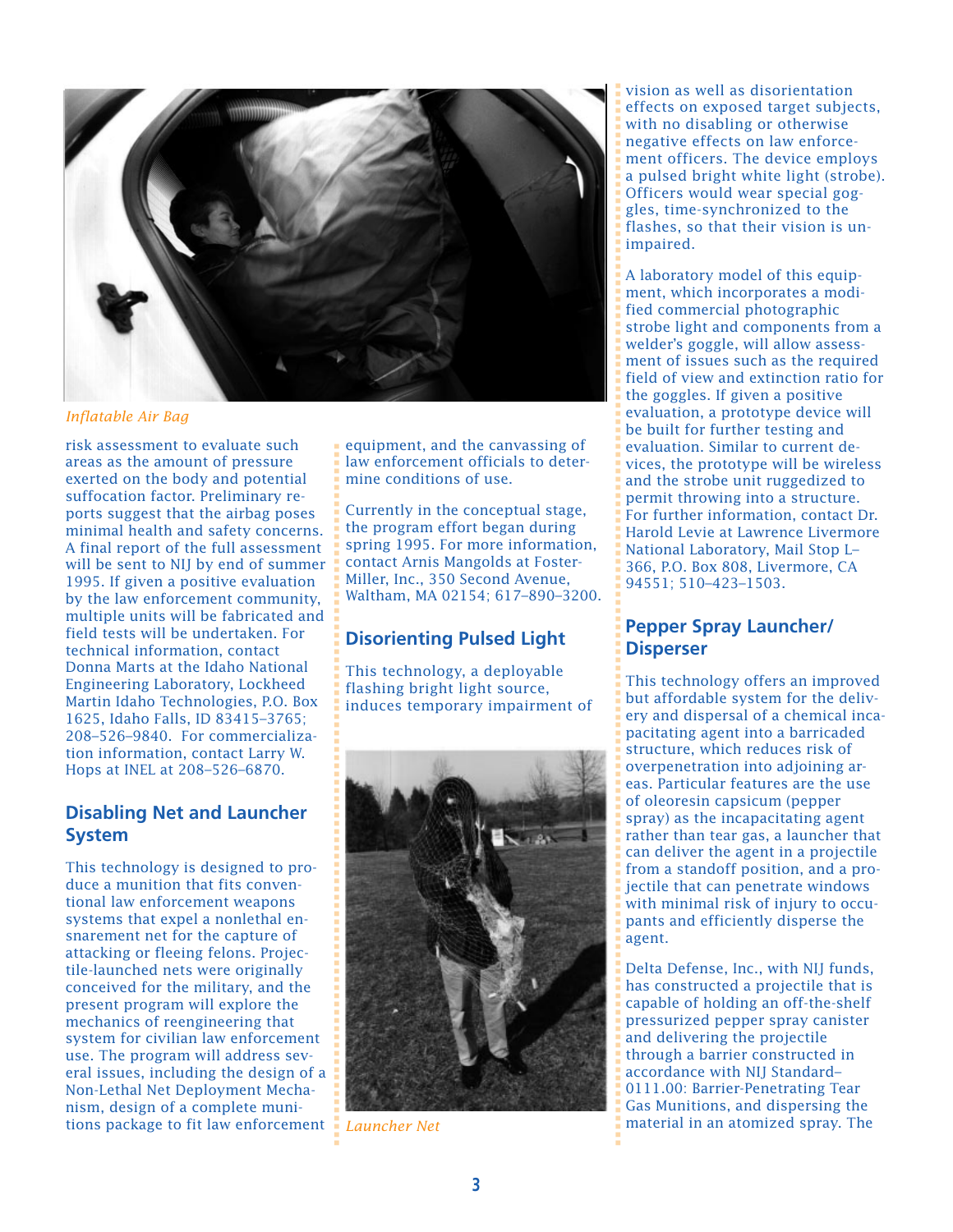projectile is designed to be delivered from a standard 37 mm launcher. A report and a video of this technology's performance are currently in production. For more information, contact Dr. Roy Kelly at Delta Defense, Inc., 1111 Jefferson Davis Highway, Suite 508, Arlington, VA 22202; 703–416–4928.

#### **Position-Locating Device**

In street encounters, officers need both hands free to handle immediate situations. Real-time information on location and current status is often delayed until the officer neutralizes the encounter. In some instances the officer's radio is lost during a scuffle, or the officer is injured and cannot operate the transmitter.

The Collar Locator/Personal Locator Transmitter (PLT) is designed to be worn around the collar of a police uniform to provide near-field location and communication information to police vehicles that can then be transmitted to a central command station. A collar PLT would always be in the "ON" position when the officer leaves his or her cruiser, providing real-time location and status information to incoming officers for backup or assistance. A repeater/recorder could also be placed in the patrol car to relay data back to the station and also provide a record of the encounter. In the event of an injury to the officer, the locator would give fellow officers immediate direction to the position to provide first aid.

Designed by the Idaho National Engineering Laboratory (INEL) with NIJ funding, this proof-of-principle miniature short-range, one-way voice transmitter and position-locating device involved integrating off-theshelf hardware to demonstrate system function. While functionality has been demonstrated, further work is required to repackage the system to an on-body configuration. For more information, contact Clifton E. Stine at the Idaho National Engineering Laboratory, Lockheed Martin Idaho Technologies, P.O. Box 1625, Idaho Falls, ID 83415–3765; 208–526–0764.



#### **Projectile Launcher With Impact Velocity Control** *"Smart" Gun*

Less-than-lethal munitions ranging from tear gas and pepper spray to blunt trauma projectiles need to be delivered at a variety of distances depending on the circumstances of an incident. Unfortunately, if a subject is too close to the launcher, the projectile may have the potential of producing lethal injuries and if the subject is too far away it may be less than effective. A laboratory version of an impact velocity controlled launcher was designed that utilizes an active laser range finder to determine the distance between the launcher and its target and adjusts the launch velocity of the projectile so that the impact velocity on the target is essentially constant, independent of range. This same concept can be used to deliver other ordnance in a more controlled manner, such as nets or chemical agents. A side benefit of spherical projectiles is that aiming is considerably simplified; the ballistics are such that no allowance for projectile drop need be made over the span of useful ranges.

The proof-of-concept launcher project was funded by NIJ through an interagency agreement and developed by the Lawrence Livermore National Laboratory. Further development into a field demonstration device is currently under consideration. For further information, contact Dr. Harold Levie at Lawrence Livermore National Laboratory, L– 366, P.O. Box 808, Livermore, CA 94551; 510–423–1503.

#### **Smart Gun**

■ ■ ■ ■ ■ ■ ■ ■ ■ ■ ■ ■ ■ ■ ■ ■ ■ ■ ■ ■ ■ ■ ■ ■ ■ ■ ■ ■ ■ ■ ■ ■ ■ ■ ■ ■ ■ ■ ■ ■ ■ ■ ■ ■ ■ ■ ■ ■ ■ ■ ■ ■ ■ ■ ■ ■ ■ ■ ■ ■ ■ ■ ■ ■ ■ ■ ■ ■ ■ ■ ■ ■ ■ ■ ■ ■ ■ ■ ■ ■ ■ ■ ■ ■ ■

The Smart Gun is a firearm that "recognizes" the user and can only be fired by an authorized user. The intent of the current project is not to produce a firearm, but to evaluate technologies capable of being used *in* a firearm that can recognize a user, as well as being highly reliable, safe, and secure, and meeting stringent law enforcement requirements.

Based on the law enforcement user communities' requirements, Sandia National Laboratories is developing models of smart gun systems, funded by NIJ through an interagency agreement. Research has been conducted into miniaturized sensors, ruggedized electromechanical devices, and sophisticated signal processing to facilitate the fabrication of a model that maintains the same look and feel of an actual firearm, allowing further meaningful evaluation by law enforcement personnel. For more information, contact Doug Weiss at Sandia National Laboratories, P.O. Box 5800, Mail Stop 0537, Albuquerque, NM 87185– 0537; 505–845–9134.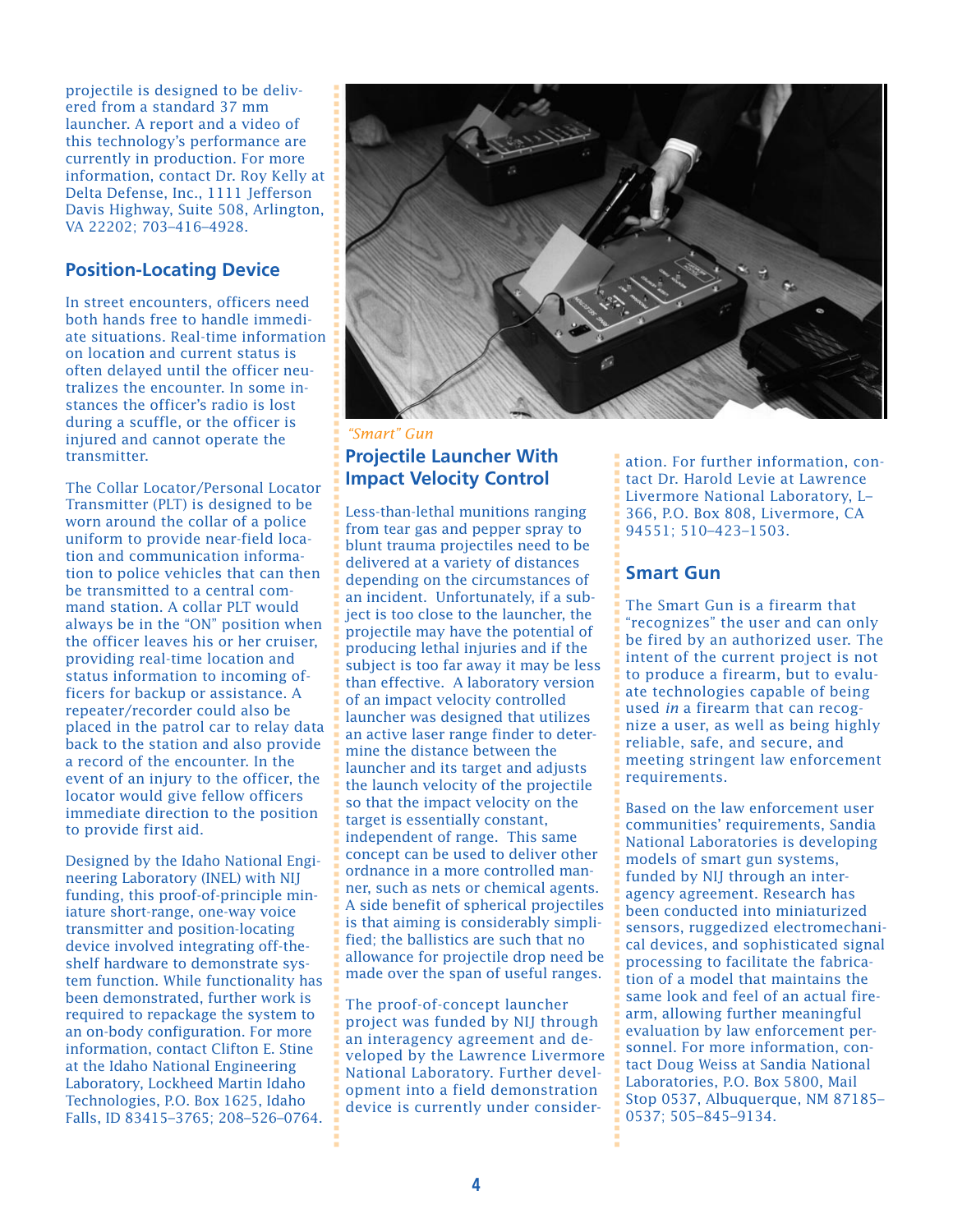## **Results of Law Enforcement Critique and Evaluation**

Attendees at the Less-Than-Lethal Technology Program Review and Technology Demonstrations were asked to complete a questionnaire about the technologies presented. Their insight and candid comments were helpful as to the actual usefulness of the new technologies. Questions asked were:

- Would you purchase this device if it were available?
- How useful do you find this device?
- How much would you be willing to pay for such a device?
- To whom would you make the device available?
- Should development/refinement of this technology/device be pursued?
- What do you perceive to be the strengths or weaknesses of the technology/device?

The general consensus was that the new technology is useful and practical, but further R&D is required to make the products viable. The majority felt a priority need for such products, although they also expressed concern about issues of cost and safety.

NIJ is reviewing the results of the evaluations to help prioritize future R&D efforts. Your comments or responses to the above questions are welcome. Those interested in the availability of funding for R&D may request a copy of the NIJ Research Plan.

NIJ's grants program, operated by NIJ's Office of Science and Technology, has supported research in numerous and diverse issues of importance to law enforcement executives, as well as to officers on the street. Improving fingerprint and trace evidence identification and the development of DNA standards are some of the more notable. In the late 1980's and early 1990's, a renewed interest in LTL weapons by the criminal justice system led Congress to allocate special funding to NIJ to begin an R&D program in this area.

In late 1992 and early 1993, NIJ initiated an expanded program to investigate all aspects of this issue and to develop a broad-based research program that would lead to new tools and use-of-force options for law enforcement officers. The program has evolved into one that looks not only at weapons but at the sociological aspects of the use of LTL weapons, e.g., liability and community acceptance issues.

It has also become clear, however, that technologies other than weapons may effectively address the same operational goals of reducing the incidence of death and injury to officers, suspects (or prisoners), and the public when force has to be used to effect an arrest or combat violent behavior during transport or other custodial duties.

#### **Under NIJ's charter, relative to its grants program, the Institute is authorized to:**

- Sponsor R&D to improve and strengthen the Nation's system of justice with a balanced program of basic and applied research.
- Evaluate the effectiveness of criminal justice and law enforcement programs and identify those that merit application elsewhere.
- Support technological advances applicable to criminal justice.
- Test and demonstrate new and improved approaches to strengthen the justice system.
- Disseminate information from research, development, demonstrations, and evaluations.

## **New NIJ Publications**

Available upon request is *NLECTC Bulletin*, "Positional Asphyxia—Sudden Death," dated June 1995. Currently in production is a report on the Second Annual Law Enforcement Technology for the 21st Century conference, held in June 1995 in Washington, D.C. Please contact NLECTC for availability of these publications.

The National Law Enforcement and Corrections Technology Center is supported by Cooperative Agreement #95–IJ–CX–K002 awarded by the U.S. Department of Justice, National Institute of Justice.

The National Institute of Justice is a component of the Office of Justice Programs, which also includes the Bureau of Justice Assistance, Bureau of Justice Statistics, Office of Juvenile Justice and Delinquency Prevention, and Office for Victims of Crime.